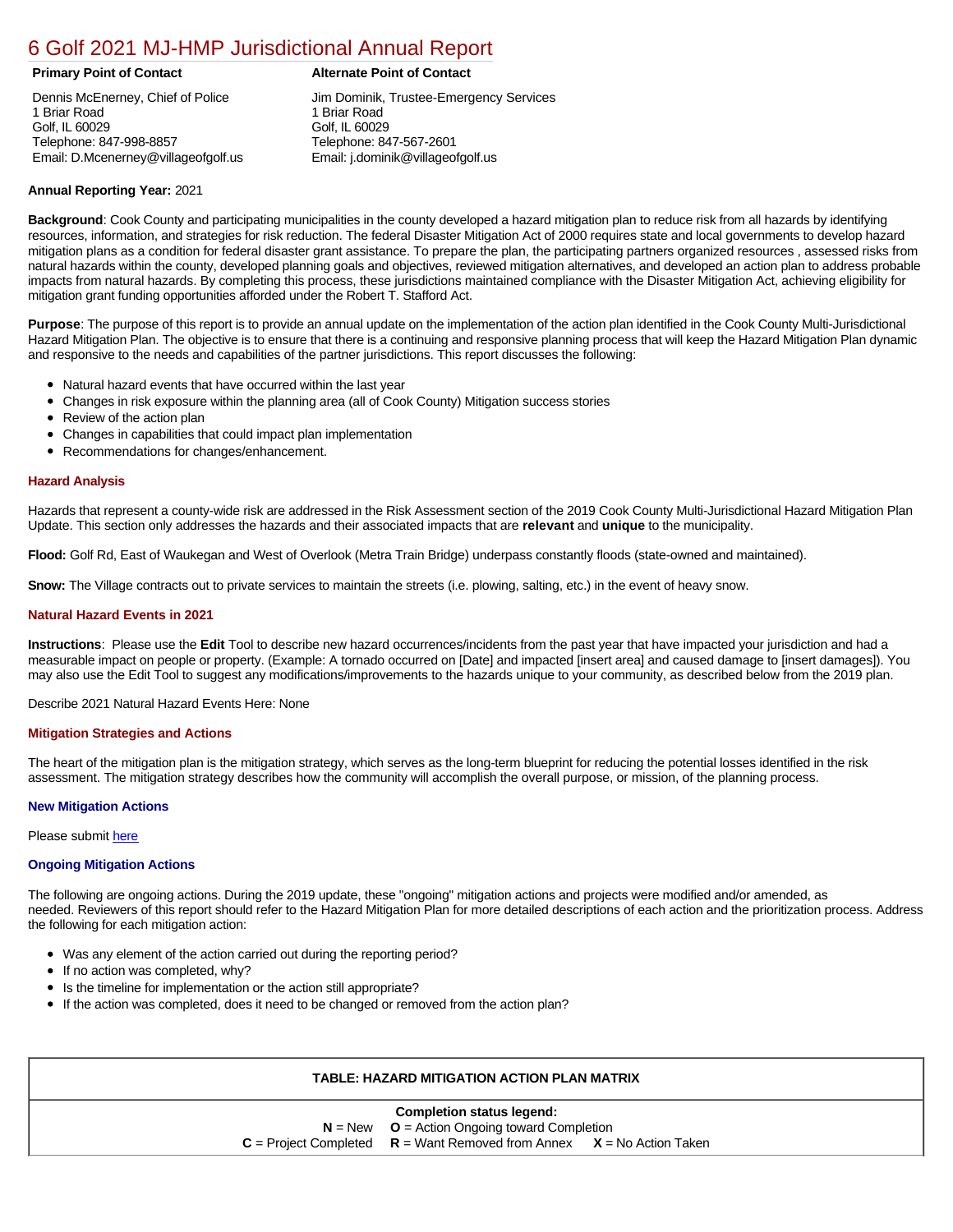| 2021 Status                                                                                                                                                                                                                                                                                                                                                                        | 2020 Status | 2019 Status                                              | <b>Hazards</b><br><b>Mitigated</b>                                                          | <b>Objectives</b><br>Met | Lead<br><b>Agencies</b>   | <b>Estimated</b><br>Cost | Sources of<br><b>Funding</b>                                                                                                                               | <b>Timeline/Projected</b><br><b>Completion Date</b><br>(a) |  |  |  |  |
|------------------------------------------------------------------------------------------------------------------------------------------------------------------------------------------------------------------------------------------------------------------------------------------------------------------------------------------------------------------------------------|-------------|----------------------------------------------------------|---------------------------------------------------------------------------------------------|--------------------------|---------------------------|--------------------------|------------------------------------------------------------------------------------------------------------------------------------------------------------|------------------------------------------------------------|--|--|--|--|
| Action G4.1-Emerald Ash borer education and tree removal.                                                                                                                                                                                                                                                                                                                          |             |                                                          |                                                                                             |                          |                           |                          |                                                                                                                                                            |                                                            |  |  |  |  |
| <b>Status Description:</b>                                                                                                                                                                                                                                                                                                                                                         |             |                                                          |                                                                                             |                          |                           |                          |                                                                                                                                                            |                                                            |  |  |  |  |
| C                                                                                                                                                                                                                                                                                                                                                                                  |             | Completed                                                | Severe<br>Weather,<br>Severe Winter<br>Weather,<br>tornado                                  | 1, 2, 13                 | Village of Golf           | Medium                   | General<br>Revenue                                                                                                                                         | Completed                                                  |  |  |  |  |
| Action G4.2-Enhance building permit process to include notification of known risks and streamlining of the permit process.                                                                                                                                                                                                                                                         |             |                                                          |                                                                                             |                          |                           |                          |                                                                                                                                                            |                                                            |  |  |  |  |
| <b>Status Description:</b>                                                                                                                                                                                                                                                                                                                                                         |             |                                                          |                                                                                             |                          |                           |                          |                                                                                                                                                            |                                                            |  |  |  |  |
| $C -$                                                                                                                                                                                                                                                                                                                                                                              |             | Completed                                                | All                                                                                         | 1, 3, 4, 6, 10           | Village of Golf           | Low                      | General<br>Revenue                                                                                                                                         | Completed                                                  |  |  |  |  |
|                                                                                                                                                                                                                                                                                                                                                                                    |             |                                                          |                                                                                             |                          |                           |                          | Action G4.3-Post a link to the regional Hazard Mitigation Plan as well as other information on risk awareness and risk reduction on the Village's website. |                                                            |  |  |  |  |
| <b>Status Description:</b>                                                                                                                                                                                                                                                                                                                                                         |             |                                                          |                                                                                             |                          |                           |                          |                                                                                                                                                            |                                                            |  |  |  |  |
| $\circ$                                                                                                                                                                                                                                                                                                                                                                            |             | Ongoing                                                  | All                                                                                         | 6, 8                     | Village of Golf           | Low                      | General<br>Revenue                                                                                                                                         | Ongoing                                                    |  |  |  |  |
| Action G4.4—Maintain functionality of the storm sewer system by establishing a landscape waste removal program to prevent storm sewers from clogging<br>will leaves during severe weather and flooding events.                                                                                                                                                                     |             |                                                          |                                                                                             |                          |                           |                          |                                                                                                                                                            |                                                            |  |  |  |  |
| <b>Status Description:</b>                                                                                                                                                                                                                                                                                                                                                         |             |                                                          |                                                                                             |                          |                           |                          |                                                                                                                                                            |                                                            |  |  |  |  |
| $\mathbf C$                                                                                                                                                                                                                                                                                                                                                                        |             | Ongoing                                                  | Flood, Severe<br>Weather                                                                    | 1, 2, 8                  | Village of Golf           | Medium                   | General<br>Revenue                                                                                                                                         | Short-term                                                 |  |  |  |  |
|                                                                                                                                                                                                                                                                                                                                                                                    |             |                                                          | Action G4.5-Maintain/update "Code Red" emergency notification system.                       |                          |                           |                          |                                                                                                                                                            |                                                            |  |  |  |  |
| <b>Status Description:</b>                                                                                                                                                                                                                                                                                                                                                         |             |                                                          |                                                                                             |                          |                           |                          |                                                                                                                                                            |                                                            |  |  |  |  |
| O                                                                                                                                                                                                                                                                                                                                                                                  |             | Ongoing                                                  | All                                                                                         | 5, 6                     | Village of Golf           | Low                      | General<br>Revenue                                                                                                                                         | Ongoing                                                    |  |  |  |  |
| Action G4.6-Where appropriate, support retrofitting, purchase, or relocation of structures in hazard-prone areas to prevent future structure damage. Give<br>priority to properties with exposure to repetitive losses.                                                                                                                                                            |             |                                                          |                                                                                             |                          |                           |                          |                                                                                                                                                            |                                                            |  |  |  |  |
| <b>Status Description:</b>                                                                                                                                                                                                                                                                                                                                                         |             |                                                          |                                                                                             |                          |                           |                          |                                                                                                                                                            |                                                            |  |  |  |  |
| $\circ$                                                                                                                                                                                                                                                                                                                                                                            |             | Ongoing                                                  | All                                                                                         | 7, 13                    | Village of Golf           | High                     | <b>FEMA Hazard</b><br>Mitigation<br>Grants                                                                                                                 | Long-term<br>(depending on<br>funding)                     |  |  |  |  |
| Action G4.7-Maintain good standing under the National Flood Insurance Program by implementing programs that meet or exceed the minimum NFIP<br>requirements. Such programs include enforcing an adopted flood damage prevention ordinance, participating in floodplain mapping updates, and providing<br>public assistance and information on floodplain requirements and impacts. |             |                                                          |                                                                                             |                          |                           |                          |                                                                                                                                                            |                                                            |  |  |  |  |
| <b>Status Description:</b>                                                                                                                                                                                                                                                                                                                                                         |             |                                                          |                                                                                             |                          |                           |                          |                                                                                                                                                            |                                                            |  |  |  |  |
| $\circ$                                                                                                                                                                                                                                                                                                                                                                            |             | Ongoing                                                  | Flooding                                                                                    | 4, 6, 9                  | Village of Golf           | Low                      | General<br>Revenue                                                                                                                                         | Short-term and<br>ongoing                                  |  |  |  |  |
|                                                                                                                                                                                                                                                                                                                                                                                    |             |                                                          |                                                                                             |                          |                           |                          | Action G4.8—Consider the development and implementation of a Capital Improvements Program (CIP) to increase the Village's regulatory, financial and        |                                                            |  |  |  |  |
|                                                                                                                                                                                                                                                                                                                                                                                    |             | technical capability to implement mitigation actions.    |                                                                                             |                          |                           |                          |                                                                                                                                                            |                                                            |  |  |  |  |
| <b>Status Description:</b>                                                                                                                                                                                                                                                                                                                                                         |             |                                                          |                                                                                             |                          |                           |                          |                                                                                                                                                            |                                                            |  |  |  |  |
| $\circ$                                                                                                                                                                                                                                                                                                                                                                            |             | Ongoing                                                  | All                                                                                         | 1, 2, 7                  | >Public Works             | >High                    | CIP component<br>of general fund<br>(if implemented)                                                                                                       | Long-term                                                  |  |  |  |  |
|                                                                                                                                                                                                                                                                                                                                                                                    |             |                                                          | Action G4.9-Continue to support the countywide actions identified in this plan.             |                          |                           |                          |                                                                                                                                                            |                                                            |  |  |  |  |
| <b>Status Description:</b>                                                                                                                                                                                                                                                                                                                                                         |             |                                                          |                                                                                             |                          |                           |                          |                                                                                                                                                            |                                                            |  |  |  |  |
| O                                                                                                                                                                                                                                                                                                                                                                                  |             | Ongoing                                                  | All                                                                                         | All                      | Village of Golf           | Low                      | <b>General Fund</b>                                                                                                                                        | Short- and long-term                                       |  |  |  |  |
|                                                                                                                                                                                                                                                                                                                                                                                    |             |                                                          | Action G4.10-Actively participate in the plan maintenance strategy identified in this plan. |                          |                           |                          |                                                                                                                                                            |                                                            |  |  |  |  |
| <b>Status Description:</b>                                                                                                                                                                                                                                                                                                                                                         |             |                                                          |                                                                                             |                          |                           |                          |                                                                                                                                                            |                                                            |  |  |  |  |
| $\circ$                                                                                                                                                                                                                                                                                                                                                                            |             | Ongoing                                                  | All                                                                                         | 3, 4, 6                  | DHSEM,<br>Village of Golf | Low                      | General<br>Revenue                                                                                                                                         | Short-term, ongoing                                        |  |  |  |  |
|                                                                                                                                                                                                                                                                                                                                                                                    |             | Action G4.11-Development of a GIS Tree inventory system. |                                                                                             |                          |                           |                          |                                                                                                                                                            |                                                            |  |  |  |  |
| <b>Status Description:</b>                                                                                                                                                                                                                                                                                                                                                         |             |                                                          |                                                                                             |                          |                           |                          |                                                                                                                                                            |                                                            |  |  |  |  |
| С                                                                                                                                                                                                                                                                                                                                                                                  |             | Ongoing                                                  | All                                                                                         | 13                       | Village of Golf           | <b>TBD</b>               | <b>TBD</b>                                                                                                                                                 | Ongoing                                                    |  |  |  |  |